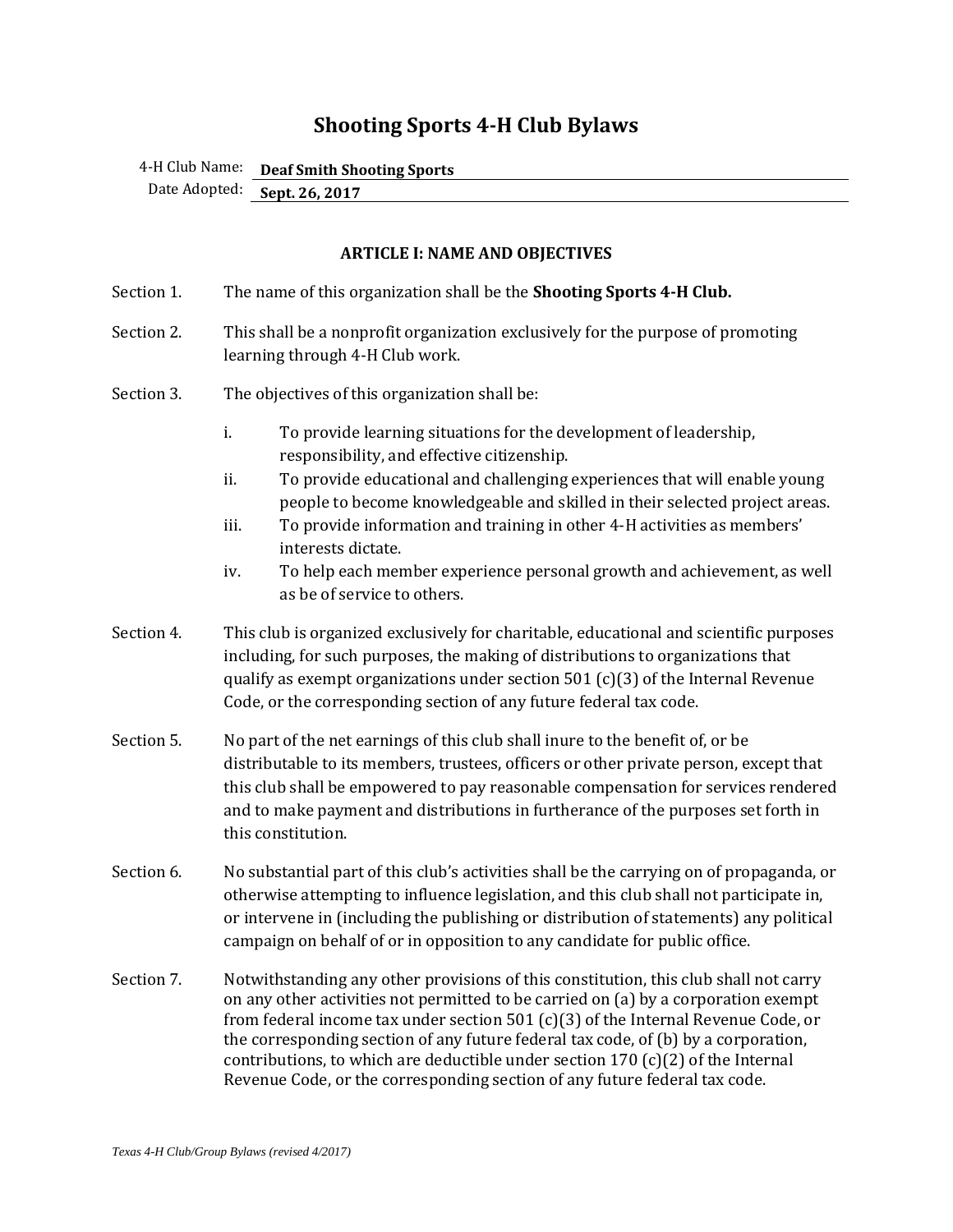#### **ARTICLE II: MEMBERSHIP**

Section 1. Membership in this organization shall be open to all youth who have reached 8 years of age and have entered third grade and have not reached a maximum at of 18 and are still in the  $12<sup>th</sup>$  grade as of September 1 of the current 4-H year. Members must also reside in county or adjacent county without regard to race, color, sex, religion, national origin, age, disability, genetic information, veteran status, sexual orientation or gender identity.

> Special education youth who are older than 19 and have not graduated from high school may participate in 4-H Youth Development programs as members, with approval by the county Extension agent. Participation is limited to the club or county level. County Extension staff have the option, on a case-by-case basis, to allow Special Education youth older than 19 to participate in competitive events at the club or county level.

- Section 2. New members must be enrolled annually through 4-H CONNECT and be approved as an active member. All members must re-enroll annually.
- Section 3. All members are required to pay the minimum state level participation fees of \$20.00 on or before October 31<sup>st</sup>, or pay \$25.00 on or after November 1st.
- Section 4. All members should conduct at least one project, and then complete and turn in a project record form or appropriate paperwork.

## **ARTICLE III: OFFICERS AND ELECTIONS**

- Section 1. The officers of the club shall be a president, vice-president, council delegate(s), secretary, treasurer and reporter.
- Section 2. Officers shall be elected annually. Officers shall serve a term for one year beginning whenever installation is held (June, July, August, or September), and shall not be eligible for the same office the following year. Any person appointed to fill an unexpired term may be eligible for the same office the following year.
- Section 3. The officers of the club shall constitute an executive committee.
- Section 4. Any officer position that becomes vacant shall be filled by someone appointed by the executive committee.
- Section 5. The president with the approval of the executive committee may appoint up to four members to official leadership roles as the need arises. Those appointed become members of the executive committee.

## **ARTICLE IV: DUTIES OF OFFICERS**

Section 1. Duties of the president shall be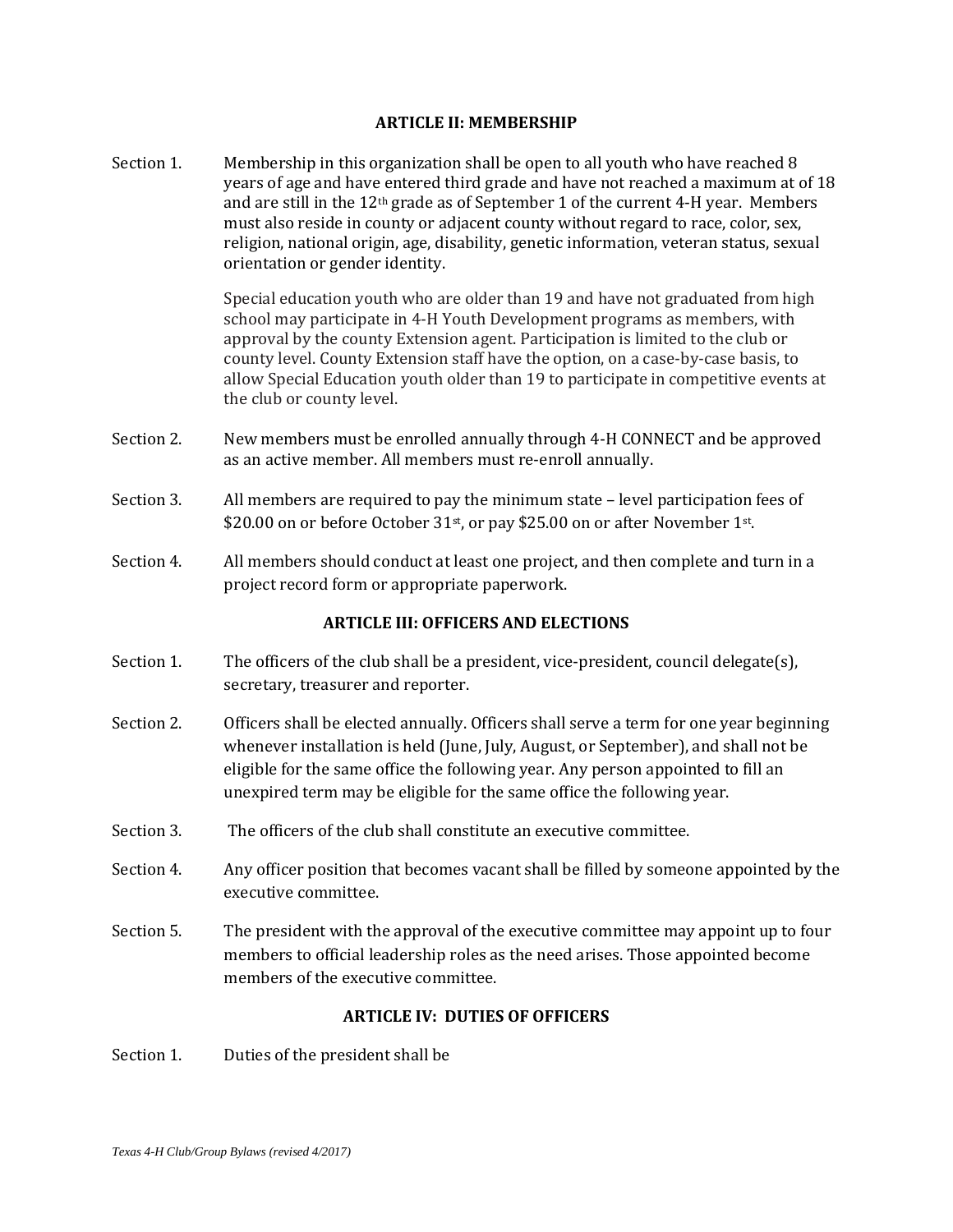|            | (a) To preside at all meetings of the club, enforce the bylaws and exercise<br>supervision over the affairs of the club.<br>(b) To appoint standing and special committees.<br>(c) To serve as an ex-officio member of each committee, except the nominating<br>committee.<br>(d) To serve as delegate of the club to the County 4-H Council.                                                                                         |
|------------|---------------------------------------------------------------------------------------------------------------------------------------------------------------------------------------------------------------------------------------------------------------------------------------------------------------------------------------------------------------------------------------------------------------------------------------|
| Section 2. | Duties of the vice-president shall be                                                                                                                                                                                                                                                                                                                                                                                                 |
|            | (a) To assist the president.<br>(b) To perform the duties of the president in the absence of that officer.<br>(c) To serve as chairman of the program committee.<br>(d) To help plan all club educational programs.                                                                                                                                                                                                                   |
| Section 3. | Duties of council delegate(s) shall be                                                                                                                                                                                                                                                                                                                                                                                                |
|            | (a) To serve as a delegate to the County 4-H Council.<br>(b) To keep the club informed of the County 4-H activities and assist in the<br>coordination of local and county activities.<br>(c) To encourage all 4-H members to become involved in county 4-H activities.                                                                                                                                                                |
| Section 4. | Duties of the secretary shall be                                                                                                                                                                                                                                                                                                                                                                                                      |
|            | (a) To keep a full and correct record of all proceedings of the club.<br>(b) To have charge of club correspondence.<br>(c) To keep the roll and read the minutes at each meeting.                                                                                                                                                                                                                                                     |
| Section 5. | Duties of the treasurer shall be                                                                                                                                                                                                                                                                                                                                                                                                      |
|            | (a) To help prepare a budget for approval by the club annually.<br>(b) To receive, hold and pay out all monies of the club as designated by the adopted<br>budget. Any expenditure(s) not included in the budget must be approved by the<br>executive committee.<br>(c) To keep an accurate record of the receipt, expenditures, and reconciliation of all<br>funds.<br>(d) To present a financial statement when requested to do so. |
|            | (e) To serve as chairman of the financial committee.                                                                                                                                                                                                                                                                                                                                                                                  |
| Section 6. | Duties of the reporter shall be                                                                                                                                                                                                                                                                                                                                                                                                       |
|            | (a) To report activities of the club to the local news media.<br>(b) To report activities to the county Extension agent and/or in the county 4-H<br>newsletter.                                                                                                                                                                                                                                                                       |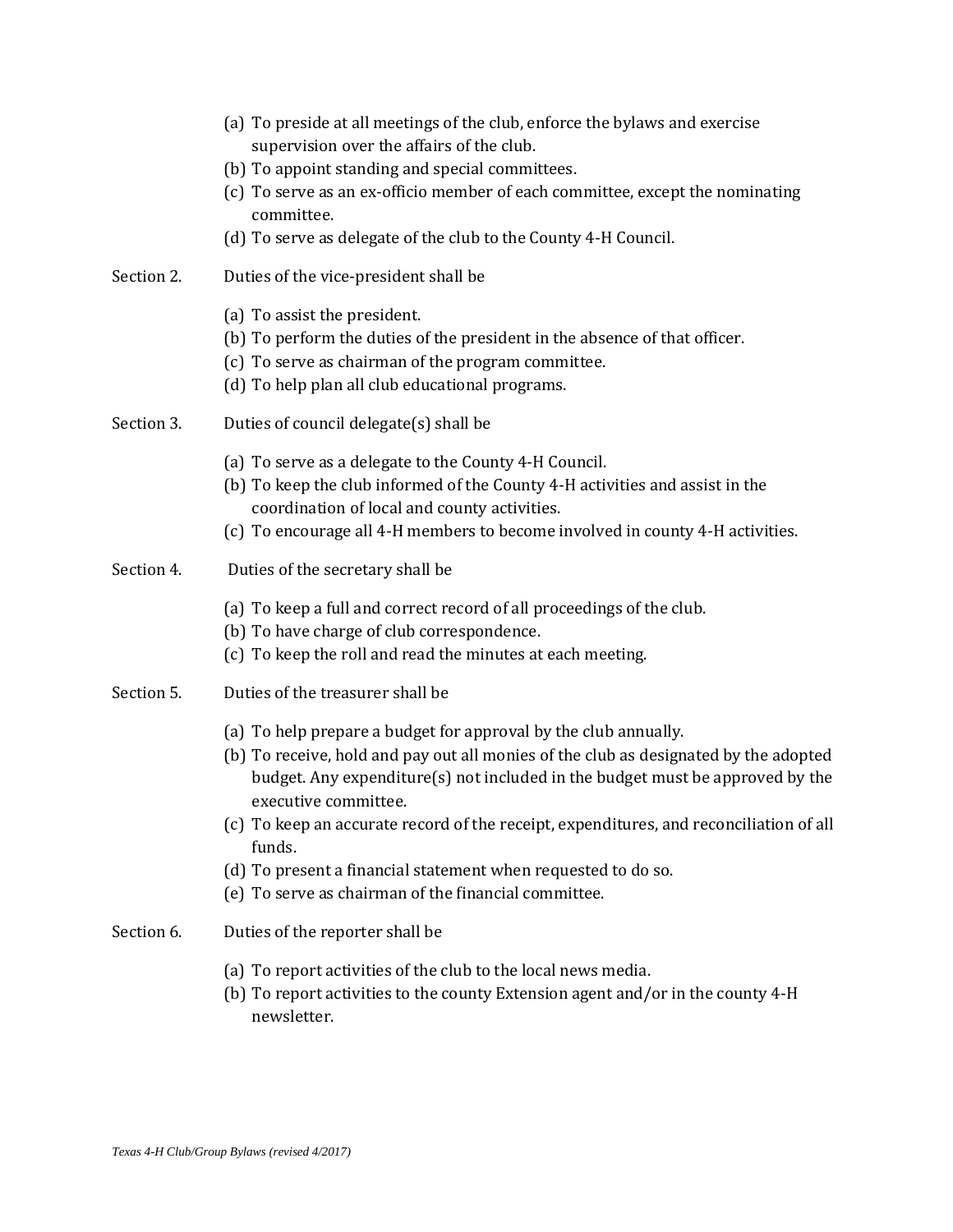## **ARTICLE V: LEADERS AND DUTIES**

| Section 1. | Adult leaders of the club shall be                                                                                                                                                                                                                                                                                                                                                                                                                                                                                |
|------------|-------------------------------------------------------------------------------------------------------------------------------------------------------------------------------------------------------------------------------------------------------------------------------------------------------------------------------------------------------------------------------------------------------------------------------------------------------------------------------------------------------------------|
|            | (a) The club manager(s) and assistant club manager(s) subject to the approval of<br>the County Extension Agent (or designee).<br>(b) Leaders in specific project or activity areas such as judging, clothing, swine,<br>poultry, demonstrations, records, etc., who shall be appointed by the club<br>managers and executive committee.<br>(c) Committee advisors or leaders who shall be appointed by the executive<br>committee and club managers.                                                              |
| Section 2. | Duties of the club manager shall be                                                                                                                                                                                                                                                                                                                                                                                                                                                                               |
|            | (a) To be responsible for the overall year's program of the club.<br>(b) To work as close advisors or leaders along with the executive committee, other<br>committees and adult and junior leaders to see that the club's program and<br>activities are well-planned and executed.<br>(c) To work closely with county extension agents (or designee) and other adult<br>volunteers to coordinate local and county activities.<br>(d) To keep the best interests of each member foremost in the plans of the club. |
| Section 3. | Duties of the project and activity leaders shall be                                                                                                                                                                                                                                                                                                                                                                                                                                                               |
|            | (a) To be responsible for planning and directing activities and programs in their<br>specific area.<br>(b) To work closely with club managers to coordinate their projects with other club<br>activities.<br>(c) To use junior leaders to assist them in their areas.                                                                                                                                                                                                                                             |
| Section 4. | Duties of the committee advisors or leaders shall be                                                                                                                                                                                                                                                                                                                                                                                                                                                              |
|            | (a) To provide leadership and guidance to individual committees.<br>(b) To help committee members assume as much responsibility as they are capable<br>of and to have successful experiences in carrying out these responsibilities.                                                                                                                                                                                                                                                                              |
| Section 5. | Junior Leaders of the club shall be members who are 10 years of age or older who<br>have been members for at least one year. Their duties shall include                                                                                                                                                                                                                                                                                                                                                           |
|            | (a) Assisting adult leaders in all phases of the 4-H Program.<br>(b) Providing leadership, knowledge, skills and enthusiasm to club and county 4-H<br>activities as the opportunities and needs arise.<br>(c) Helping individual club members.                                                                                                                                                                                                                                                                    |
| Section 6. | Teen leaders of the club shall be members who are at least 13 years of age with 1<br>year of project experience. Their duties shall include                                                                                                                                                                                                                                                                                                                                                                       |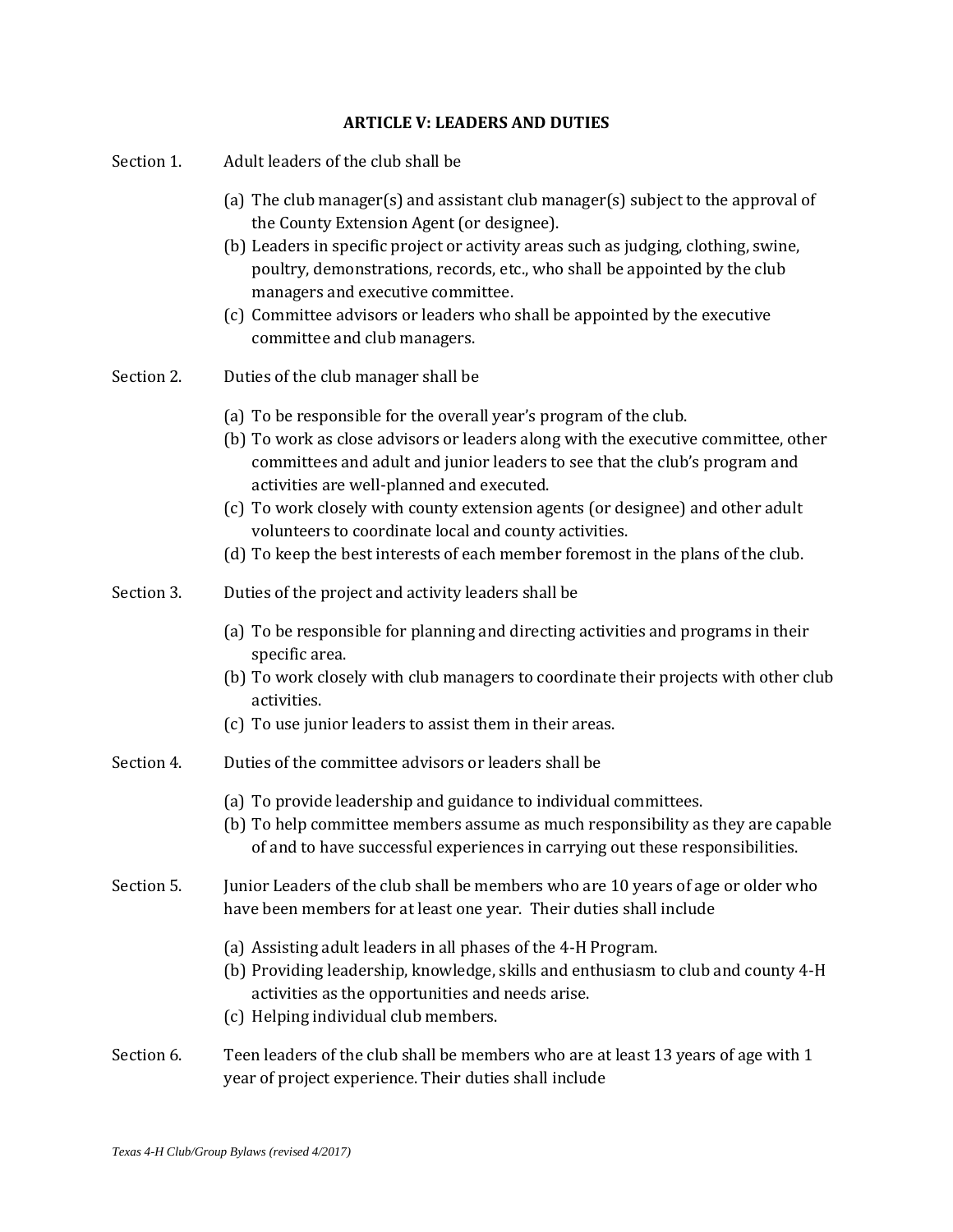- (a) Lead a club or a project group with an adult present.
- (b) Providing leadership, knowledge, skills, and enthusiasm to club and county 4-H activities as the opportunities and need arises.
- (c) Helping individual club members.

## **ARTICLE VI: COMMITTEES AND DUTIES**

- Section 1. The standing committees of the organization shall be finance/fundraising, annual trap shoot and community service. These committees shall be appointed by the executive committee, club manager, and/or assistant club manager at the beginning of the year for a one-year term.
- Section 2. Duties of the standing committee shall be
	- (a) Finance/Fundraising the finance and fundraising committee shall have the responsibility of presenting a proposed budget to the club and arranging for an audit of the books when necessary. The committee shall also review the financial status of the club and make recommendations for fund-raising projects during the year. All club members will be required to support fundraising to pay for supplies.
	- (b) Annual Trap Shoot the Trap Shoot Committee shall have the responsibility of planning, scheduling and implementing the Hereford Invitational Trap Shoot with the full support of club members and parents.
	- (c) Community Service The Community Service Committee shall be responsible for planning community service activities to involve all members of the club. Those activities should help the members develop personally as well as benefitting the community and county.
- Section 3. The nominating committee shall be appointed by the president at least 30 days before election of officers. It shall consist of three to seven members and one to two advisors. This committee shall secure consent of each nominee before placing his or her name on the proposed slate of officers.
- Section 4. Other committees may be named as the need arises.

## **ARTICLE VII: MEETINGS**

- Section 1. Meetings of this organization shall be held on every Tuesday of each month from April-June with the first meeting being gun safety training.
- Section 2. Special meetings may be called by the president.

## **ARTICLE VIII: PROCEDURE**

Section 1. Robert's Rules of Order, Revised shall be the accepted authority in all matters pertaining to parliamentary procedure that are not specifically covered in the club's bylaws.